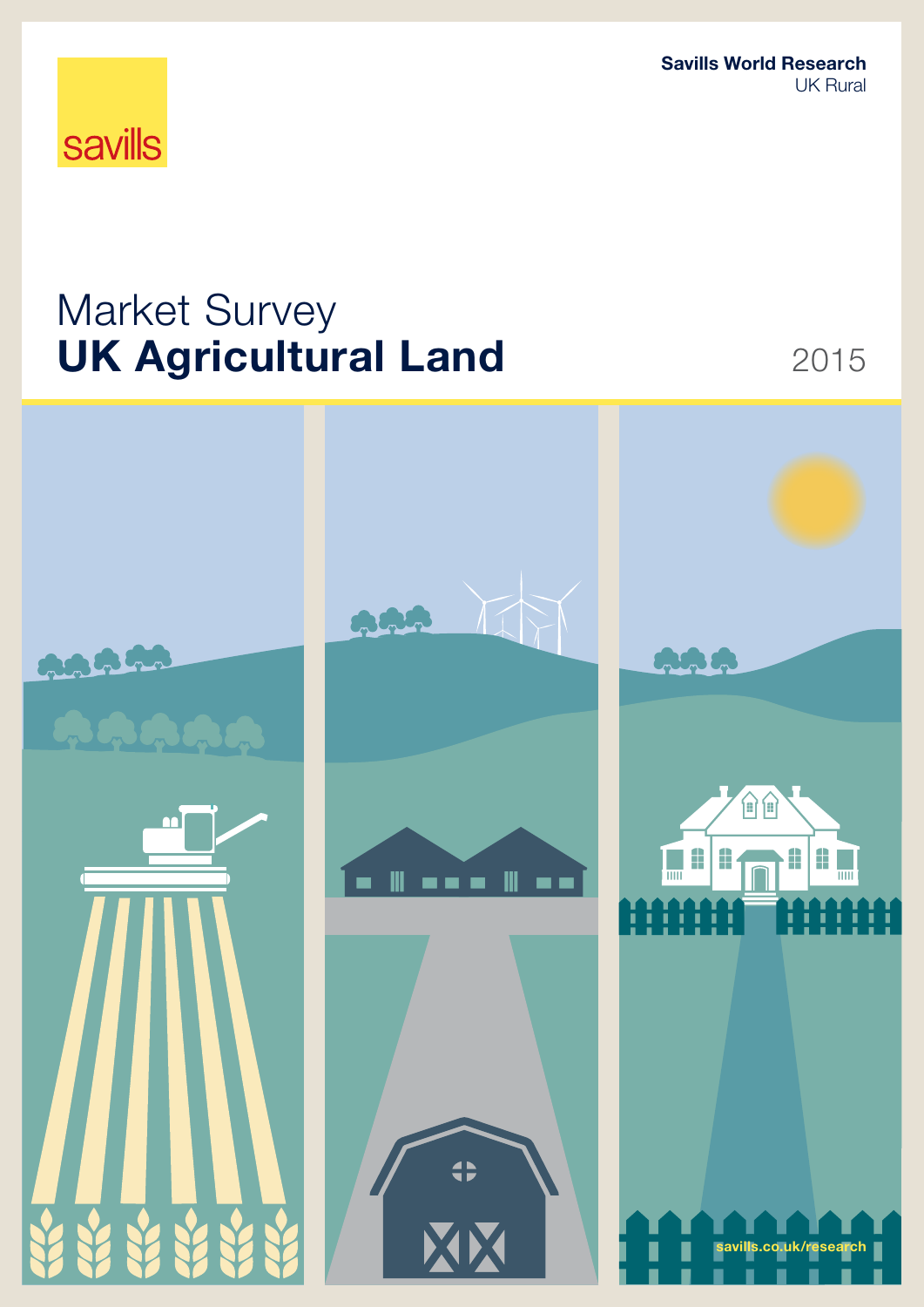The farmland values are derived from Savills Farmland Value Survey, which is a comprehensive record of the value of a range of types and quality of bare agricultural land by region since 1992. It is based on the quarterly valuation of a static portfolio of 9 types of bare land with vacant possession in 25 regions across Great Britain by a panel of Savills agricultural valuers and others who are experts in their region. It is based on local knowledge, which is sourced primarily from local transaction information, but also takes into account special purchasers, unusual properties, and the tone of the market in the area at that time.

The survey is a general indicator of market conditions at the time of the survey, with no reference to future market conditions. The data is for general informative purposes only and should not be used as the basis of any property valuation or appraisal. Range values are not definitive and they do not indicate realisable values on a forced sale.

Savills accepts no liability whatsoever for any direct or consequential loss arising from the use of this data.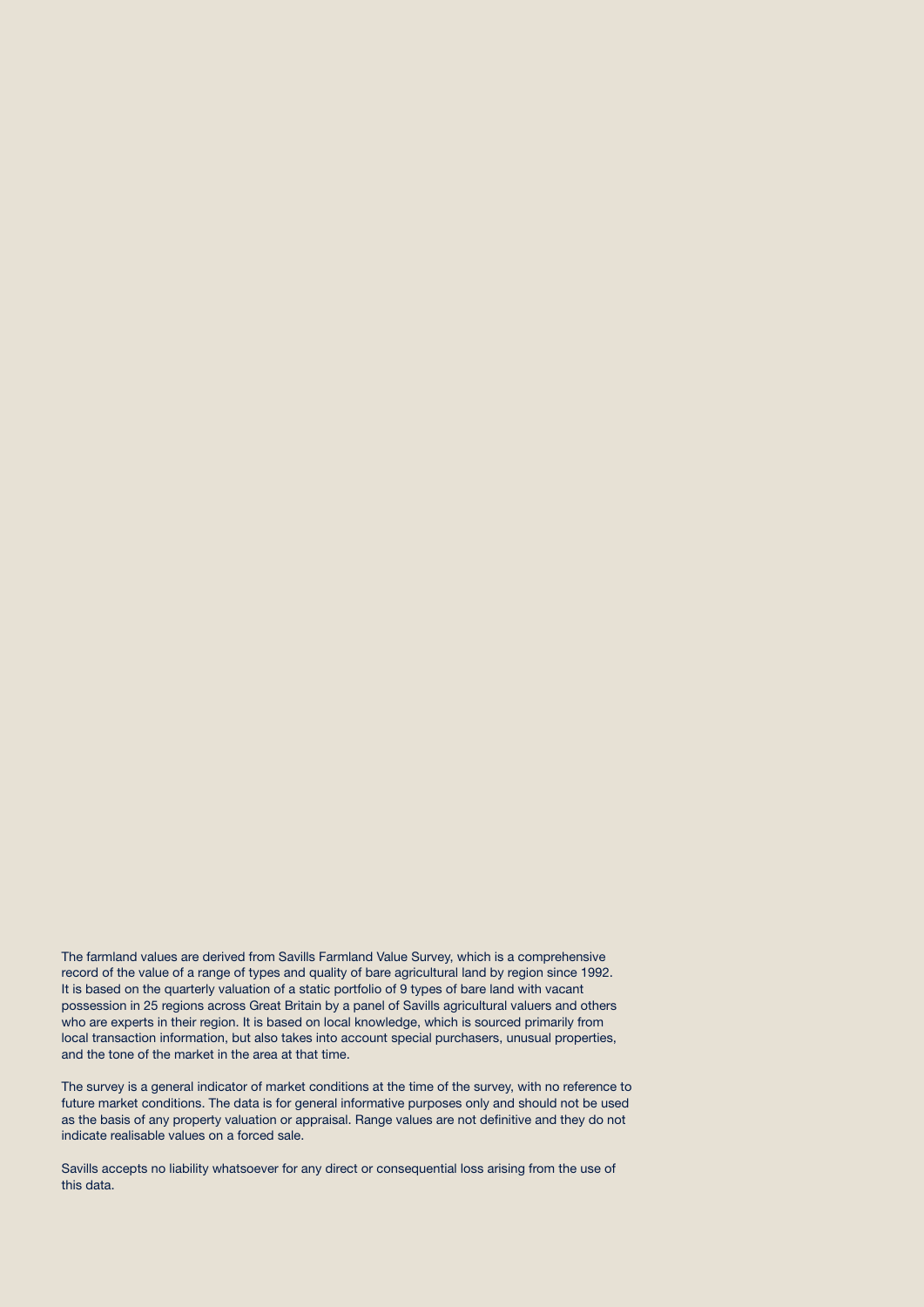2015

# Foreword GETTING TO know your market



A clear understanding of local conditions is critical in an increasingly diverse marketplace

t 131,000 acres,<br>
the amount of land<br>
publicly marketed<br>
across Great Britain<br>
during 2014 was the<br>
smallest since our records began the amount of land publicly marketed across Great Britain during 2014 was the in 1995. Compare that to the years immediately following the end of World War II, when we know that around 650,000 acres were traded annually in England alone.

Conversely, multifaceted buyer types fuelled strong demand and Savills Farmland Value Survey shows that the average value of prime arable farmland nationally strengthened by 14% to almost £10,000 per acre in 2014. This follows a 12.3% rise in 2013 and a substantial 277% increase in average prime arable values during the past 10 years.

However, average values conceal regional variations and the farmland market is increasingly diverse in terms of value and the prices achieved. Factors including land quality, position and local demand are key to achieving the best prices.

Farmers, as would be expected, continue to be the predominant buyers of farmland but they are not alone. They are competing with non farmers or 'lifestyle' buyers and institutions. For farmers – expanding the farming business remains the core reason for purchase. Buying land, providing it is strategically located, enhances the opportunity for economies of scale and therefore greater influence over suppliers and customers. The use of larger machinery helps to drive costs down and margins up.

We expect further growth in UK farmland values in 2015 but the market will become more diverse and a clear understanding of local market conditions will be critical to buyers and sellers to ensure realistic price expectations are established. There will be factors that are likely to dampen the average rate of growth, which has been a significant feature of this market for the past decade.

Agricultural incomes are inversely correlated to economic growth and continued improvements in the economy will put some pressure on farm incomes and therefore capital and rental values across all types of land and farming businesses.

We are already seeing pressure on commodity prices and this is likely to continue this year, affecting farm profits and cash flows, which may lead to increased supply in some local markets.

Political uncertainty will be a key market factor in 2015. During 2014 the Scottish Referendum and the publication of the Land Reforms had a significant effect on the Scottish market, both in terms of reduced activity and stifled value growth. The political agenda in Scotland will continue to be of influence this year, but the early indications are of a higher volume of land coming to the market than in 2014. In 2014, 32,000 acres of farmland were publicly marketed in Scotland – a quarter of that recorded in 2000. History also shows that the run-up to a General Election will add a layer of uncertainty to the market.

In conclusion, additional farmland remains an obvious target for business expansion and a key element for diversification and risk mitigation in investment portfolios but equally, following very substantial gains in recent years, the current strength of the market offers an opportunity to release capital.  $\blacksquare$ 



Alex Lawson Director, Farms and estates 020 7409 8882 alawson@savills.com

# 2014 summary



Supply of publicly marketed farmland reaches historically low levels, while values continue to strengthen See pages 04/05



The proportion of farmer buyers continues to fall, with lifestyle buyers becoming increasingly active See pages 06/07



Strong capital growth was a key theme in 2014 across all real estate asset sectors, including agriculture See page 08



Quality remains vital for investors in 2015. Top picks include large commercial farms and rural estates See page 9



Further growth in farmland values is expected in 2015, but the market continues to be diverse See page 10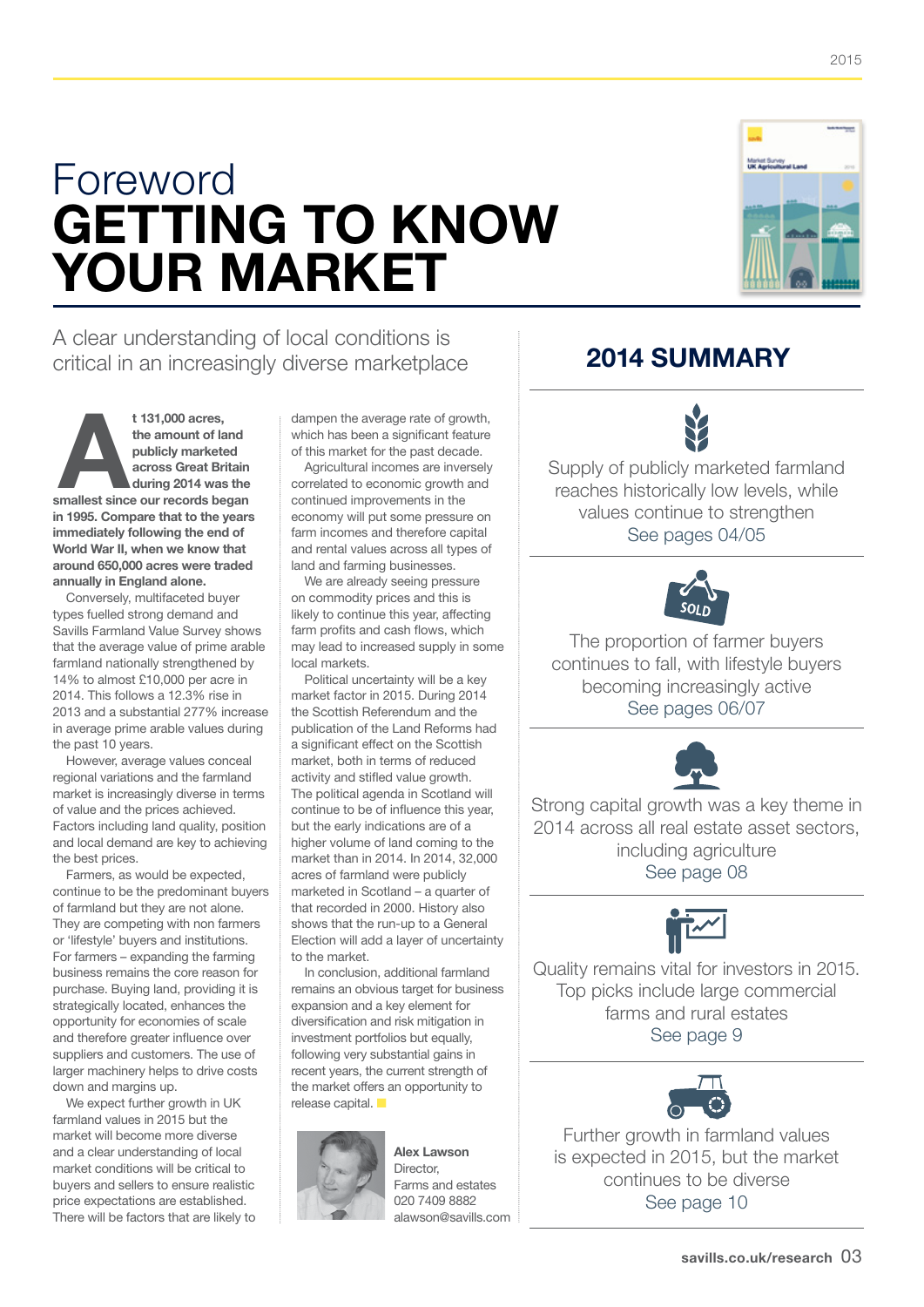$GRAPH 1$ 

800,000 700,000 600,000 500,000 400,000 300,000 200,000 100,000

cres

Source: Savills Research

0

# Agricultural Land Supply and Values 2014

Traded in England **Publicly marketed in England Publicly marketed in Scotland Publicly marketed in Wales** 

## Supply 2014

The smallest number of acres (131,000) was publicly marketed across Great Britain during 2014 since our records began in 1995 and at least since the end of World War 2, when we know that around 650,000 acres were traded in England alone. Graph 1

Long term contraction of the farmland market

illustrates the long term contraction of the farmland market and shows it has generally plateaued since 2003.

We estimate that the private market currently adds around an additional 30% of acres and therefore total activity is about 170,000 acres which is still a long way off historical levels. In England, levels of supply have

Low supply supports values

remained fairly constant over the past three years at around 90,000 acres (see Graph 2). However, this is still 16% less than the amount of farmland marketed in England in 2011, 33% less than in 2008 and 56% less than in the year 2000.

In 2014, across England increased activity was recorded in the East of England, the South West of England and the West Midlands. There was a decrease in activity in the East Midlands, the North of England and the South East of England

In contrast, the Scottish Referendum, the proposed Land Reforms and the latest CAP reforms had a significant effect on the Scottish market in 2014 where supply was only three quarters of that recorded in 2013 and a quarter of that recorded in 2000; at just 32,000 acres.

Similarly, the volume of publicly marketed farmland significantly decreased in Wales to 7,300 acres. A decrease of -21% on 2013 and a significant 58% lower than the volume marketed in 2000. The latest CAP reforms and the introduction of a regional based subsidy system contributed towards uncertainty in the Welsh market.

Acres Acres ■ England ■ Scotland ■ Wales 250,000 200,000 150,000 kcres 100,000 50,000 0 2012 2000 2001 2002 2003 2004 2005 2006 2007 2008 2009 2010 2011 2013 2014 1998 1999 Source: Savills Research

1945 1950 1955 1960 1965 1970 1975 1980 1985 1990 1995 2000 2005 2010

### $GRAPH 2 =$ The prospect of change impacts on market activity

2014 witnessed the

smallest number of acres publicly marketed since records began

Average value of prime arable farmland has increased by 277% over past 10 years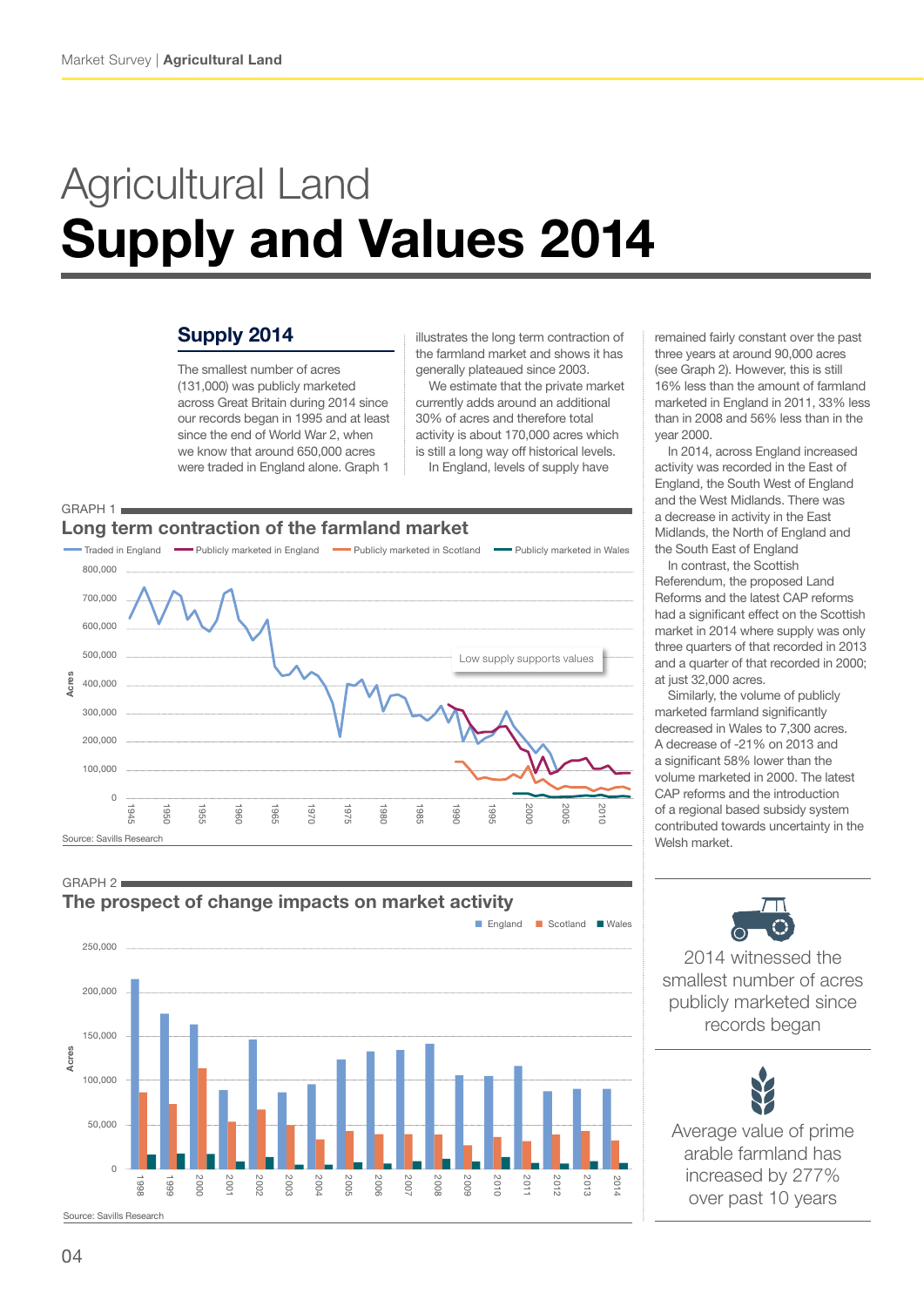## Values 2014

According to the Savills Farmland Value Survey, the average value of prime arable farmland across Great Britain strengthened by 14% to almost £10,000 per acre in 2014. This follows a 12.3% rise in 2013 and a 277% increase during the past 10 years.

The average capital value of farmland has shown very significant growth over the past decade – in fact over 250% (see Table 1). Average values do conceal regional variations and the farmland market is increasingly diverse in terms of value and the prices achieved. Factors including land quality, position and local demand are key to achieving the best prices.

There appears to be a widening gap between farmland values in England and those in Scotland and Wales (see Graph 3). This is largely driven by the flight for quality particularly in respect of arable farmland, which is generally concentrated down the eastern regions of England and Scotland. If this gap continues widening, the opportunity for investors to acquire land in Scotland starts to become quite compelling.

In England, the average value of prime arable land increased by 14.9% to £10,000 per acre during 2014. This follows a 12.3% rise in 2013. Growth was seen in all regions and across all land types although, as mentioned above, the highest growth was for quality often unencumbered blocks of arable land.

During 2014, the strongest growth in values was recorded in the South East of England where prime arable land increased in value by 23.7% to average just over £10,000 per acre. Other regions which fared well included the West Midlands ( 20.8%) and the North of England (17.5%).

In Scotland, farmland values, despite the significant reduction in supply, stayed static with political uncertainty being a key factor.

The average value of prime arable farmland increased by 3.6% in Wales to £7,250 per acre following no growth in 2013. In Wales, the strongest growth (7.8%) in 2014 was recorded for poor livestock land which increased to an average £4,300 per acre, while the value of grade 3 arable land rose by 6% to average £6,025 per acre.  $\blacksquare$ 

### TABLE 1  $\blacksquare$

### Historical value growth over the past two decades

| <b>Type</b>         | 2004 to 2014 | 1994 to 2004 |
|---------------------|--------------|--------------|
| <b>Prime arable</b> | 277%         | 41%          |
| <b>All types</b>    | 254%         | 40%          |
| Poor grassland      | 260%         | 38%          |

Source: Savills Research

 $GRAPH3$ 

## Diverging farmland values across Great Britain



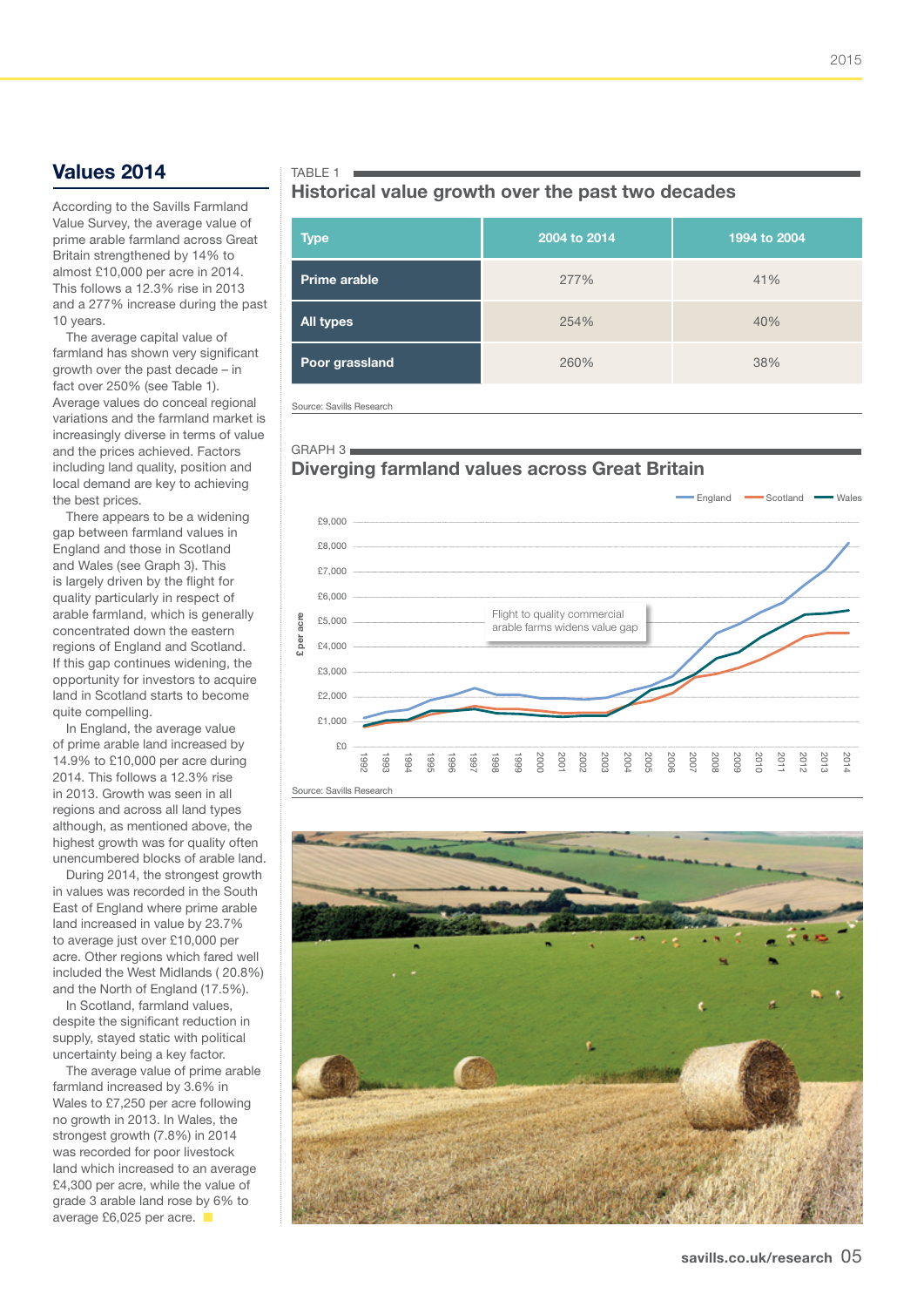# Agricultural Land Buyers and Sellers

Our analysis of farm transactions across Great Britain, where Savills acted for the buyer or seller, shows that the demand for UK farmland is diverse – both in the types of buyer and seller and their motives.

## Sellers

On the selling side, our research suggests that 2014 was the first year since we began our analysis in 1992 that non farming (lifestyle) sellers were more active than farmers. Traditionally farmers have been the principal farm sellers and between 1995 and 2007 represented over half of them peaking at almost three quarters in 2000 (Graph 4).

Farmers cite retirement (40%) as the principal reason for selling with another 23% selling for debt related reasons, with other personal reasons including death and relocation. The remainder indicate that they are making the strategic decision to sell and reinvest the capital outside of farming.

On the other side of the equation, our research indicates that sellers whose primary motive for owning land is not farming are principally selling to relocate (44%).

This has created a degree of liquidity in the market as these properties tend to come to the market more frequently than those which have been in farming families for generations. In addition:

"Expansion of the farming business remains the core reason motivating farmer buyers"

Savills Rural Research



■ Debt is also an issue for non farming landowners and 14% cite this as a reason to sell, although research shows this is a significantly lower proportion than in the height of the recession

■ 30% of these sellers are selling to invest in non farming assets and with the significant growth in farmland values over the past decade they are likely to be selling at a good profit

■ Family and personal reasons, including death, are cited in the remainder of sales.

As would be expected, almost all (90%) of institutional and corporate, including developer, sellers are investing elsewhere although this group is not immune to debt, which was the reason for sale for the remaining 10%.

# **Buyers**

The proportion of farmer buyers has fallen significantly over the past few years and in 2014 they represented 45% of all buyers down from 60% in 2011 (Graph 5). The last time the buying activity of farmers was at this level was in 2003 and 2004 the years before the Mid Term Reform of the CAP.

 This suggests the uncertainty surrounding CAP reforms, the political issues, which include the General Election and the Scottish Referendum, and the pressure on farm incomes as commodity prices fall have made farmers more cautious about taking on large capital commitments in the current economic and political climate.

Expansion of the farming business remains the core reason (around 85%) motivating farmer buyers, with the remainder relocating or buying the freehold as a sitting tenant.

Graph 5 shows that in the late 1990s farmers were consistently the most active buyers but since 2000 the competition from non farmers or 'lifestyle' buyers (those whose primary objective is not income from farming) strengthened and they represented 40% to 50% of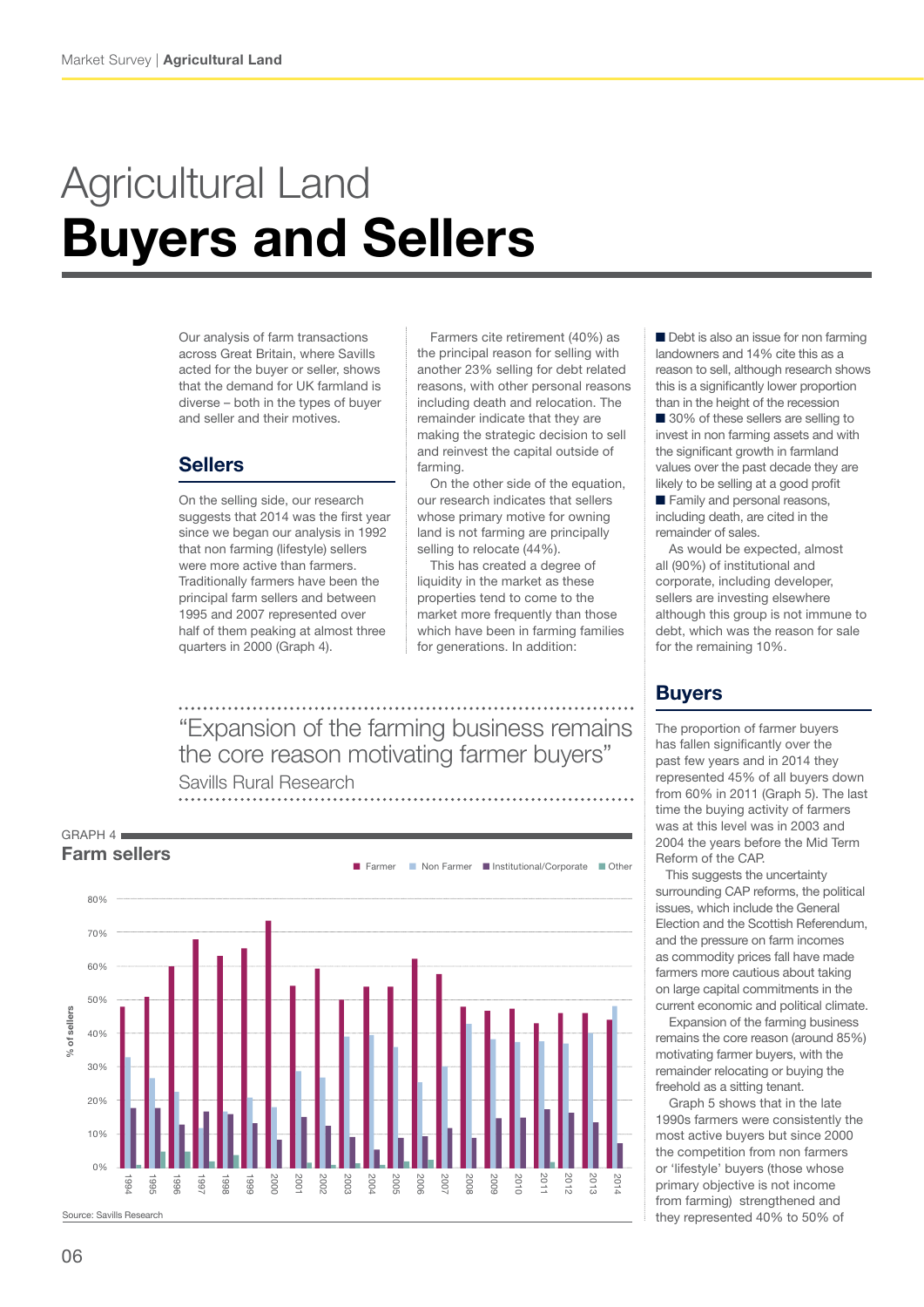all buyers in the mid noughties. The recession reduced the activity of non farmers and especially those who were new to the market. In 2014, our research indicates that new 'landowners' are beginning to return to the market, representing 23% of all buyers compared with 15% in 2013.

In contrast to farmers, private non farming buyers are citing the principal reason for buying farmland as residential and sporting (40%) and capital investment including tax benefits (55%).

Institutions and corporates are important buyers and now represent around 10% of all buyers. They are driven by the opportunity farmland represents to:

■ Diversify portfolio (inverse correlation

to other property assets)

■ Farmland has proved a safe and secure investment over the long term and in recent years has outperformed many other assets

■ Strategic development opportunities ■ Long term reversionary uplift.

The proportion of overseas buyers has remained steady over the past three years at around 8%. This is almost double the activity of these buyers during the recession (2009 – 2011) but still significantly below the mid noughties when they represented over 20% of all buyers.

The effect of the diverse demand profile for UK farmland compared with nations where values are much more closely correlated to farm output and commodity prices is significant as illustrated in Graph 6. The graph shows farmland values in domestic currency to eliminate any exchange rate effect.  $\blacksquare$ 



Non farming (lifestyle) buyers more active than farmers in 2014

Decrease in the 15% proportion of farmer buyers since 2011





# USA farmland values more closely aligned with farm output

■ Average UK farmland (£ per acre) ■ Average US farmland (\$ per acre)



# it's a rollover

Use of rollover funds increasing with buyers

Cash remains the main source of purchasing power often including rollover funds accounting for 80% of all buyers. This is an even stronger position than the 74% recorded in 2013. The use of rollover money is increasing with buyers using it as a means of purchase in 5% of deals

compared with 2.5% in 2013. However, this is still a long way from the very significant 25% recorded pre recession, but we fully expect rollover buyers to be much more prevalent over the next five years with the main target being large commercial units.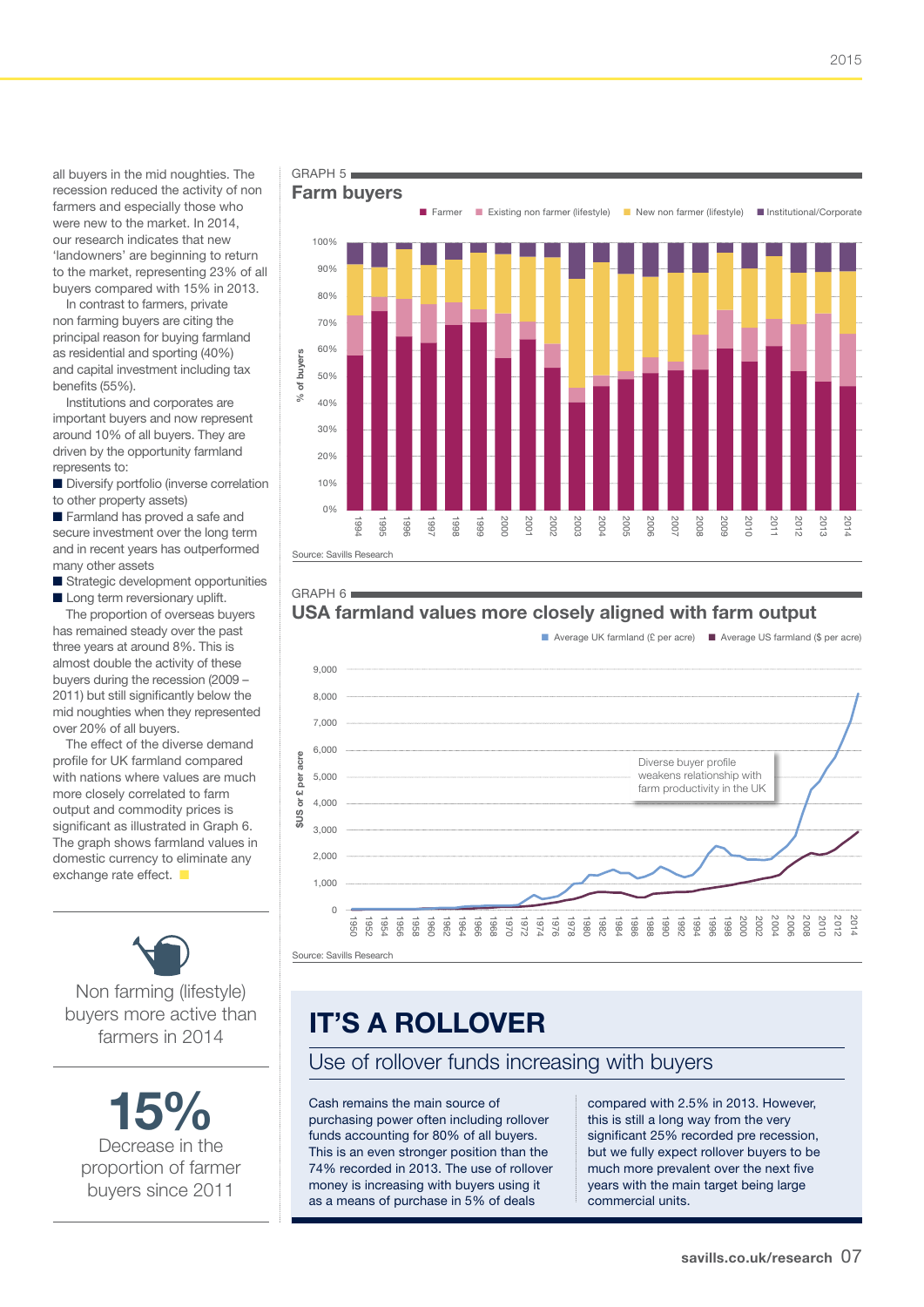# Agricultural Land Property assets comparison

Strong capital value growth was undoubtedly the key theme of 2014, with growth across all sectors stronger than we were forecasting at the beginning of the year. We expect to see continuing capital value growth across all prime sectors in 2015, albeit at a slower rate.

The general election in May will definitely have some effect on sentiment, though in the agricultural and commercial sectors we expect the effects to be relatively muted. In the residential markets the spectre of mansion tax, combined with the Mortgage Market Review could lead to a more sustained hiatus in capital value growth in 2015.

Generally, we expect that the macroeconomic story for the UK will remain benign, with base rates remaining unchanged until the

second half of the year or possibly 2016, and the combination of low oil prices and recovering incomes giving a boost to the UK consumer.

The high returns that will be thrown off by all property sectors in the UK will continue to attract attention, and we expect that UK real estate will continue to deliver high returns in comparison to other asset classes.

This will mean that domestic and international demand for prime and good secondary assets will be strong, though we expect to see more focus on supply and demand fundamentals in 2015, rather than just the potential for yield shift.

Overall, we expect that 2015 will be another strong year for UK real estate, but investors are going to have to work harder to identify markets and sectors that will deliver high returns.

Graph 7 illustrates the relationships between property sectors.

### Commercial view

The commercial markets in 2015 will still offer opportunities for both risk-averse and risk-embracing investors, though the stronger than expected bounce in capital values in 2014 will diminish.

### Residential view

Following a year of strong mainstream house price growth in 2014 that ran well ahead of the economic recovery, we expect much more subdued price growth in 2015.

 This is particularly the case in London, which has now outperformed the rest of the UK for over nine years and where correspondingly, affordability is likely to look increasingly stretched as interest rates rise.

### Farmland

We expect further growth in UK farmland values in 2015, but the market will continue to be diverse and a clear understanding of local market conditions will be critical to both buyers and sellers to ensure realistic expectations.

For further detail see page 10





Source: Savills Research

GRAPH 7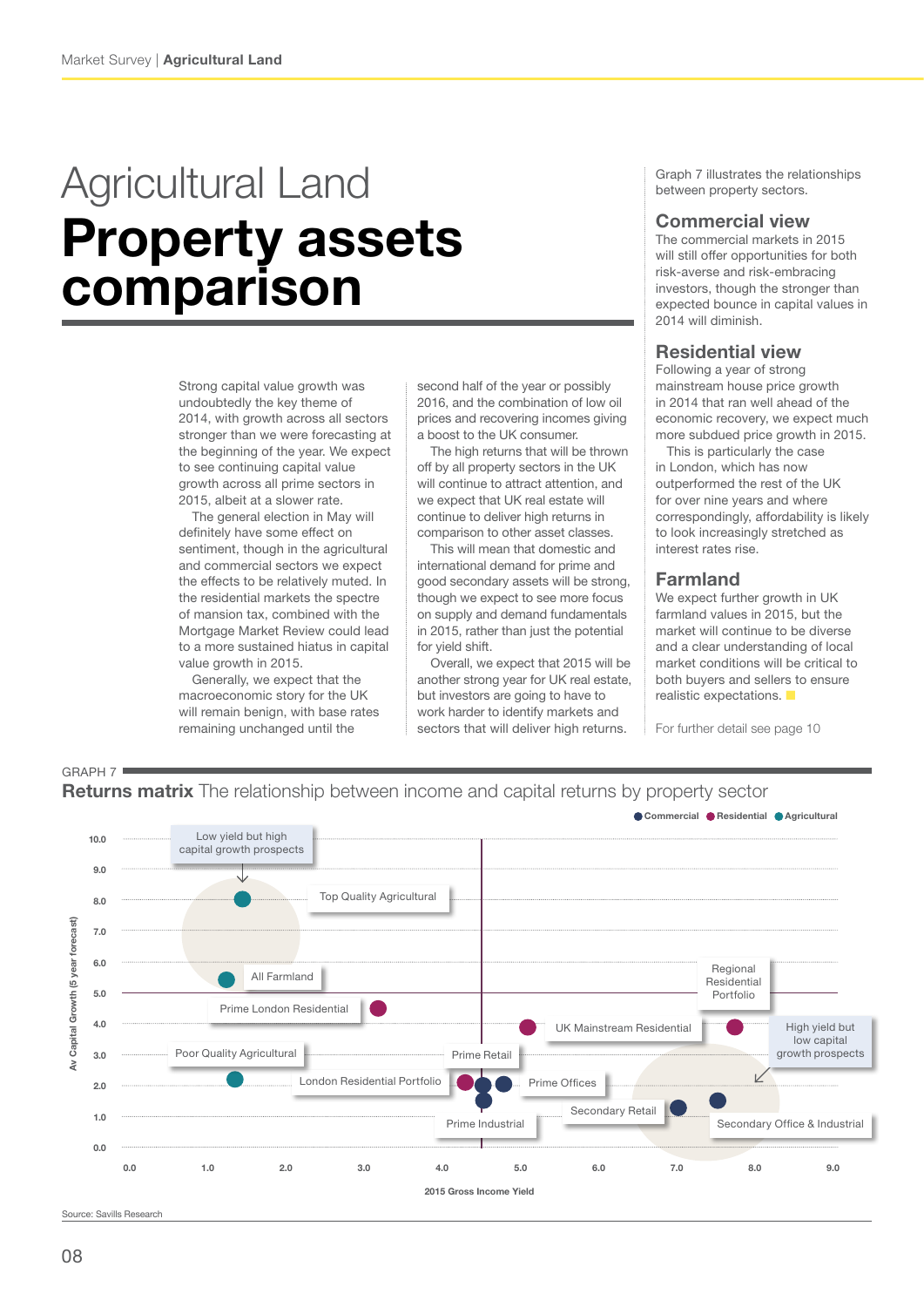# WHAT ARE THE TOP PICKS FOR 2015?

■ Retail

markets recover.

## **Commercial**

### ■ London offices and retail

Low vacancy rates and strong rental growth prospects support the low yields. Best growth to come in "future core" locations and high quality transport nodes.



# **Residential**

#### ■ London commuter towns

The price differential between London and these towns widened further in 2014 and is likely to present opportunities for those looking to upsize without incurring significant additional cost.



### ■ The £750k-£1.5m market

Largely unaffected by risks of mansion tax and less dependent on mortgage finance than the mainstream, this market can benefit from those looking to relocate and buy a property below potential tax thresholds.

Secondary pitches in prime locations, and London suburbs. Secondary markets with affordable rents to witness rental growth from mid 2015 as housing



### ■ Industrial

Lack of supply investment stock across the country will see investors move up the risk curve so units let to strong covenants outside of core locations will become attractive.



### ■ 3 bedroom investment stock

Increasingly households are renting in later life stages, which enables investors to buy small family housing to bring diversity to their residential investment portfolio.



## **Agricultural**

■ Large quality commercial farms Scale and the opportunity for top quartile income potential whilst owning a tax efficient asset for the transfer of wealth will ensure demand remains strong for these properties.



#### ■ Quality rural estates

A diverse portfolio of property assets offering good income potential, that is free of commodity price volatility, will continue to be a safe purchase.



#### ■ Residential farms

These may offer opportunities as the economy improves and especially so where recognised as good value when compared to arable land and where improvements will enhance future value.

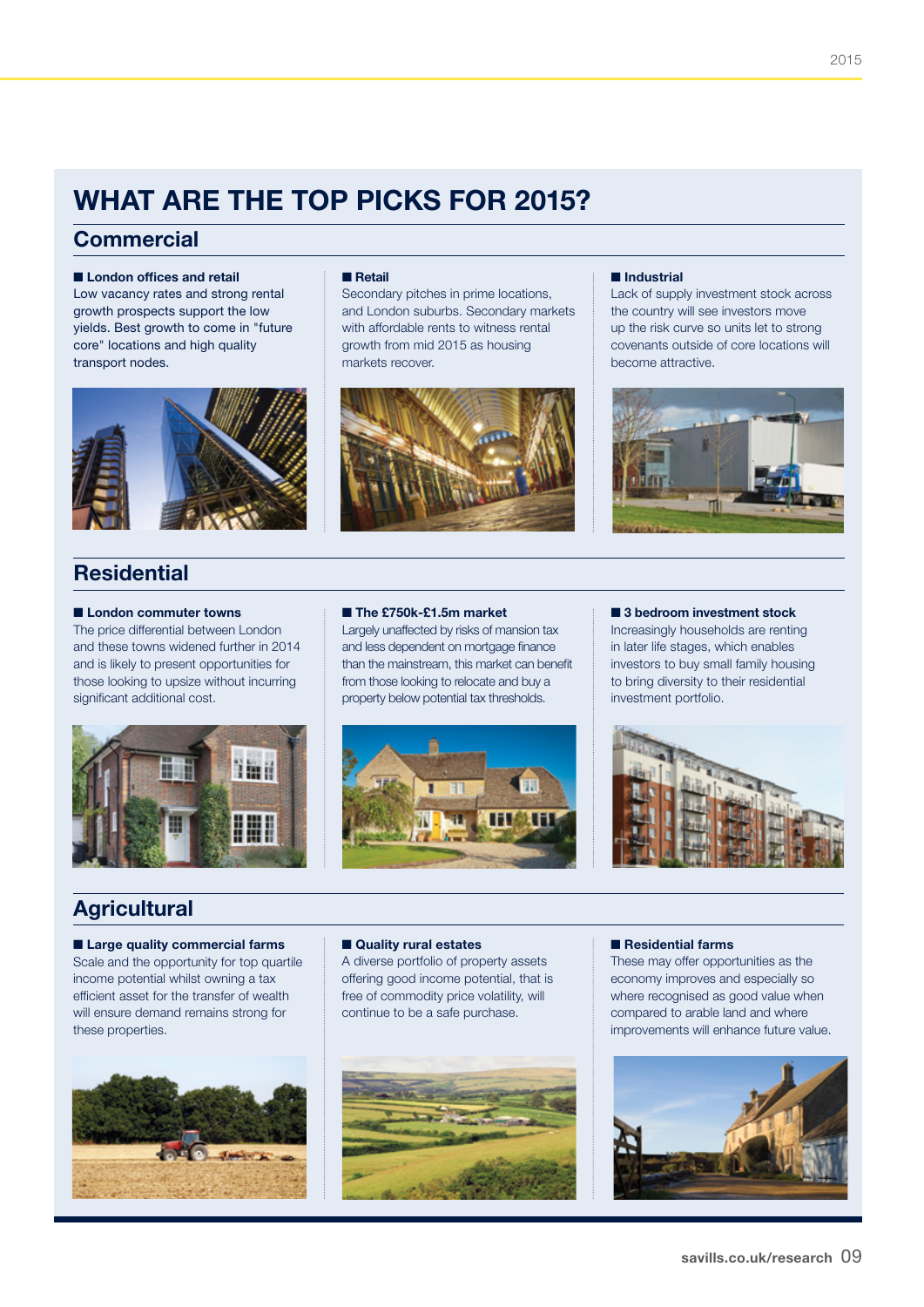# **Outlook** Forecasts

We expect further growth in national farmland values in 2015 but the market will continue to be diverse and a clear understanding of local market conditions will be critical to both buyers and sellers to ensure expectations are realistic.

The fundamental reasons supporting the farmland market across Great Britain remain and include:

■ The strength of demand relative to the historically low supply

■ Farmland is a finite and decreasing commodity. The Utilisable Agricultural Area is declining by around 84,000 acres per year being lost to infrastructure, development, woodland expansion (which has increased nearly four times over the past 30 years), nonagricultural use (golf courses, minerals etc) and erosion

■ The competing uses for land are diverse and include food, energy, infrastructure, diversified enterprises and diverse ownership or lifestyle incentives

■ The long term investment performance is comparable with alternative assets and farmland has added tax benefits and, in some cases, the opportunity for substantial uplift in value through strategic development.

In addition the farmland market in Great Britain is transparent and a safe haven for wealth, and any economic uncertainty at a global or EU level may increase private and institutional investor interest. It also offers the potential opportunity for:

■ Diversifying investment portfolios (farmland has an inverse correlation to other property assets)

■ Strategic development gains and: ■ Long term reversionary uplift.

However, there are currently more downside pressures than we have seen for several years. Although we do not expect the value of farmland to fall significantly we believe that, in certain segments of the market, growth may be zero or at best very weak (see Table 2). This will be for poorer quality land, where local supply outstrips weak local demand. The key areas of concern are: 1. Agricultural incomes are inversely correlated to economic growth and continued improvements in the economic climate will put some pressure on farm incomes and therefore capital and rental values across all sectors.

We are already seeing pressure on commodity prices and this is likely to continue into this year affecting farm profits and cash flows and may lead to an increased supply at a local level. 2. Interest rate rises are inevitable at some stage although we don't expect these to have an impact on the market until at least 2016. They will add pressure to farm businesses

already struggling to service debt and will contribute to more acres coming to the market.

3. Political uncertainty will be a key market factor in 2015. During 2014 the Scottish Referendum and proposed Land Reforms had a significant effect on the Scottish market, both in terms of reduced activity and stifled value growth. Across the UK the run-up to and potential outcome of the General Election may create some uncertainty.

4. Alternative assets such as commercial and residential property are beginning to look more attractive and especially the former if income yields are a driver.  $\blacksquare$ 

### TABLE  $2$

## **Our farmland forecasts (GB All Types)**

|      | <b>Top quality</b> | <b>Average quality</b> | <b>Poor quality</b> |
|------|--------------------|------------------------|---------------------|
| 2015 | 8%                 | 4%                     | 0%                  |
| 2016 | 8%                 | 5%                     | 2%                  |
| 2017 | 8%                 | 6%                     | 3%                  |
| 2018 | 8%                 | 6%                     | 3%                  |
| 2019 | 8%                 | 6%                     | 3%                  |
| 5 yr | 47%                | 30%                    | 11%                 |

Source: Savills Research

### $GRAPH 8$

**Forecasts** – diversity continues with weak growth at bottom end of market

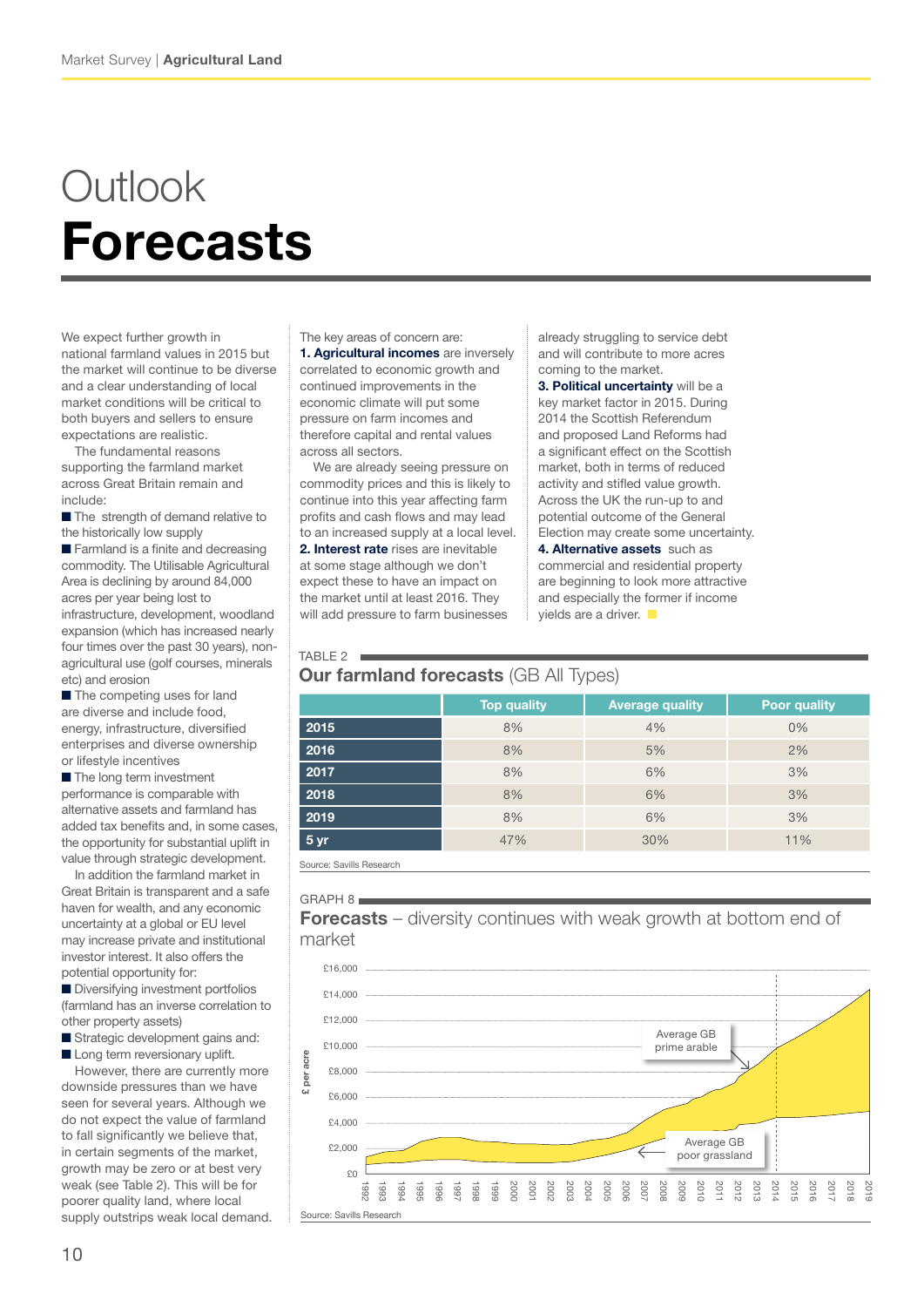# Savills Farm Agency team

Please contact us for further information



Ian Bailey Head of Rural Research 01797 230 156 ibailey@savills.com



National Alex Lawson 020 7409 8882 alawson@savills.com



**Scotland** Charles Dudgeon 0131 247 3702 cdudgeon@savills.com



Midlands Will Parry 01522 508 921 wgparry@savills.com



South David Cross 01722 426 813 dcross@savills.com



Central/West Richard Binning 01865 269 168 rbinning@savills.com



South West Penny Dart 01392 455 747 pdart@savills.com



North Andrew Pearce 01522 508 933 apearce@savills.com



**Wales** Daniel Rees 029 2036 8915 drees@savills.com

#### Savills plc

East

Christopher Miles 01603 229 235 cmiles@savills.com

Savills is a leading global real estate service provider listed on the London Stock Exchange. The company, established in 1855, has a rich heritage with unrivalled growth. It is a company that<br>leads rather than follows, an

This report is for general informative purposes only. It may not be published, reproduced or quoted in part or in whole, nor may it be used as a basis for any contract, prospectus, agreement or<br>other document without prior